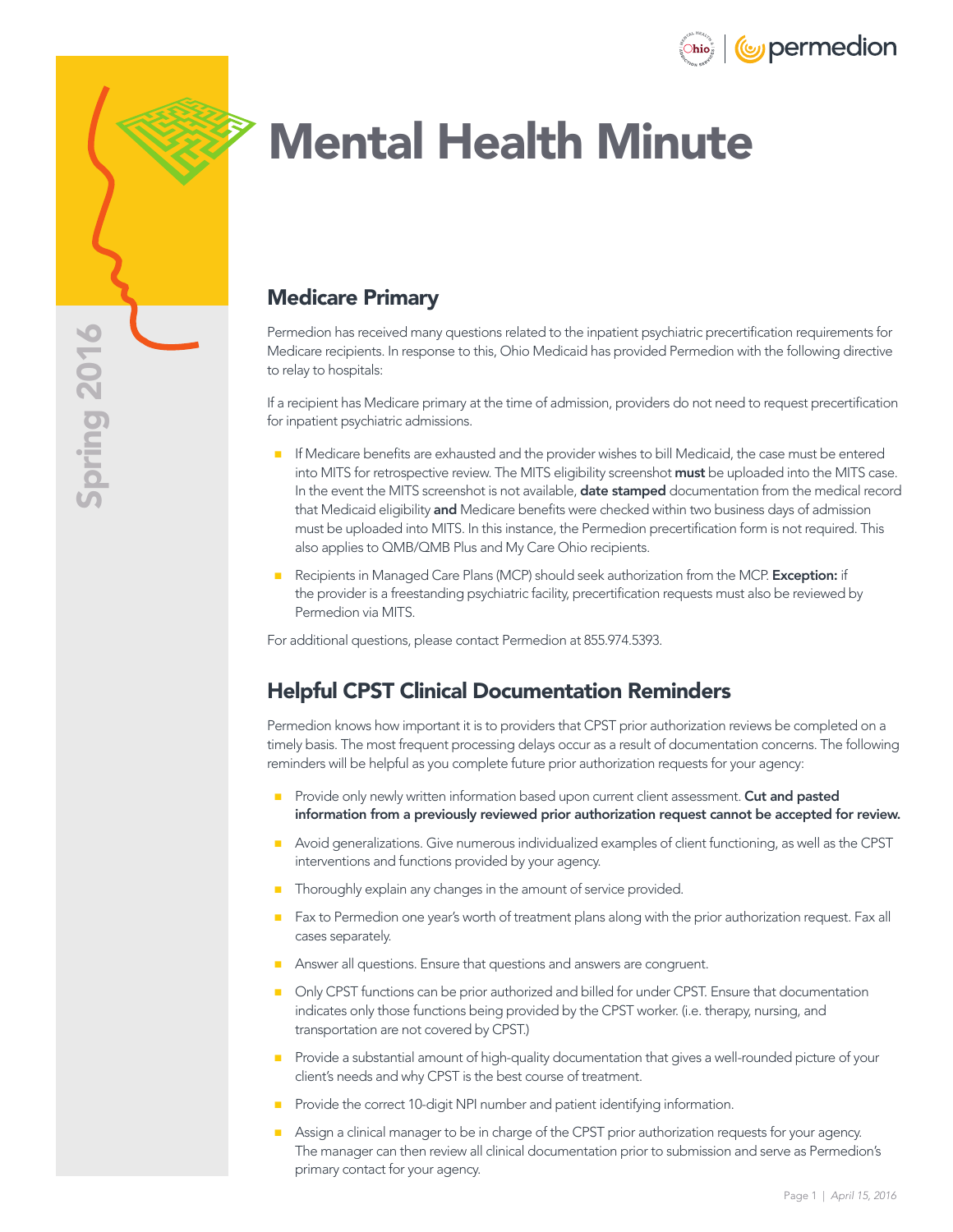# Psychiatric Inpatient Delivery of Care

Admission to an inpatient psychiatric unit would seem to be a clear-cut concept, however, it is often misunderstood. Using the Ohio Administrative Code as reference we will condense and clarify exactly what qualifies as an inpatient psychiatric admission.

OAC definitions:

- A "psychiatric admission" is an admission of an individual to a hospital with a primary diagnosis of mental illness. It is necessary that the delivery of care be provided within a psychiatric milieu by a specially trained treatment team. This is a uniquely skilled environment that is not duplicated in another setting. A discharge from a medical/surgical unit and subsequent admission to a distinct psychiatric unit within the same facility is considered to be a psychiatric admission and subject to precertification [OAC 5160-2-40(D)(1)(a)]. A psychiatric admission is not the same as a medical or surgical admission. Further, an observation bed is not a psychiatric admission. An emergency room or medical unit with visits by a psychiatrist is also not considered the same as a psychiatric admission.
- An "emergency psychiatric admission" is an admission where the attending psychiatrist believes that there is likelihood of serious harm to the patient or others, and that the patient requires both intervention and a protective environment immediately [OAC 5160-2-40(D)(1)(b)].
- A "distinct psychiatric unit within the same facility" provides the patient with both a physically and psychologically safe environment, as well as a therapeutic milieu.
- "Direct care personnel" for psychiatric patients are personnel with specialized training, competency, and experience in assessing and treating persons with mental illness, and whose primary responsibility is for such functions.

## Post-Payment Review with On-site Visits

It is that time of the year when Permedion resumes conducting post-payment reviews with on-site visits to Medicaid fee-for-service inpatient psychiatric hospitals. These reviews are conducted at least once every three years for every hospital. The purpose of the on-site visit is to:

- Review the findings in the report sent to the hospital following the post-payment reviews;
- Discuss chart documentation as related to Ohio Administrative Code and a best practices standard of care; and
- **Provide education and make recommendations.**

The process related to post-payment reviews with on-site visit is as follows:

- 1. Permedion mails a medical records request letter to the provider.
- 2. The provider sends the medical records to Permedion within 30 days of the date printed on the request letter.
- **3.** The medical records are reviewed by a team consisting of a physician, nurse, and social worker. Determinations are made within 30 days of the original medical record submission due date.
- 4. A findings report is sent to the provider.
- 5. When a post-payment medical record review results in a denial, a letter indicating such is mailed to both the provider and patient. The provider denial letter includes appeal instructions.
- **6.** The Permedion clinical lead contacts the hospital in order to establish the on-site visit date and time.
- 7. The clinical lead and social worker visit the hospital as scheduled.

# Chemical Dependency **Admissions**

Permedion only reviews precertification requests for hospital admissions where the patient's course of treatment is primarily a psychiatric diagnosis. Admissions where the course of treatment is for detoxification or in which the primary diagnosis is chemical dependency should not be submitted to our office.

#### *CPST Prior Authorization Questions*

Effective immediately, providers with questions related to CPST prior authorization requests should call 855.974.5393. A nurse reviewer will provide assistance.